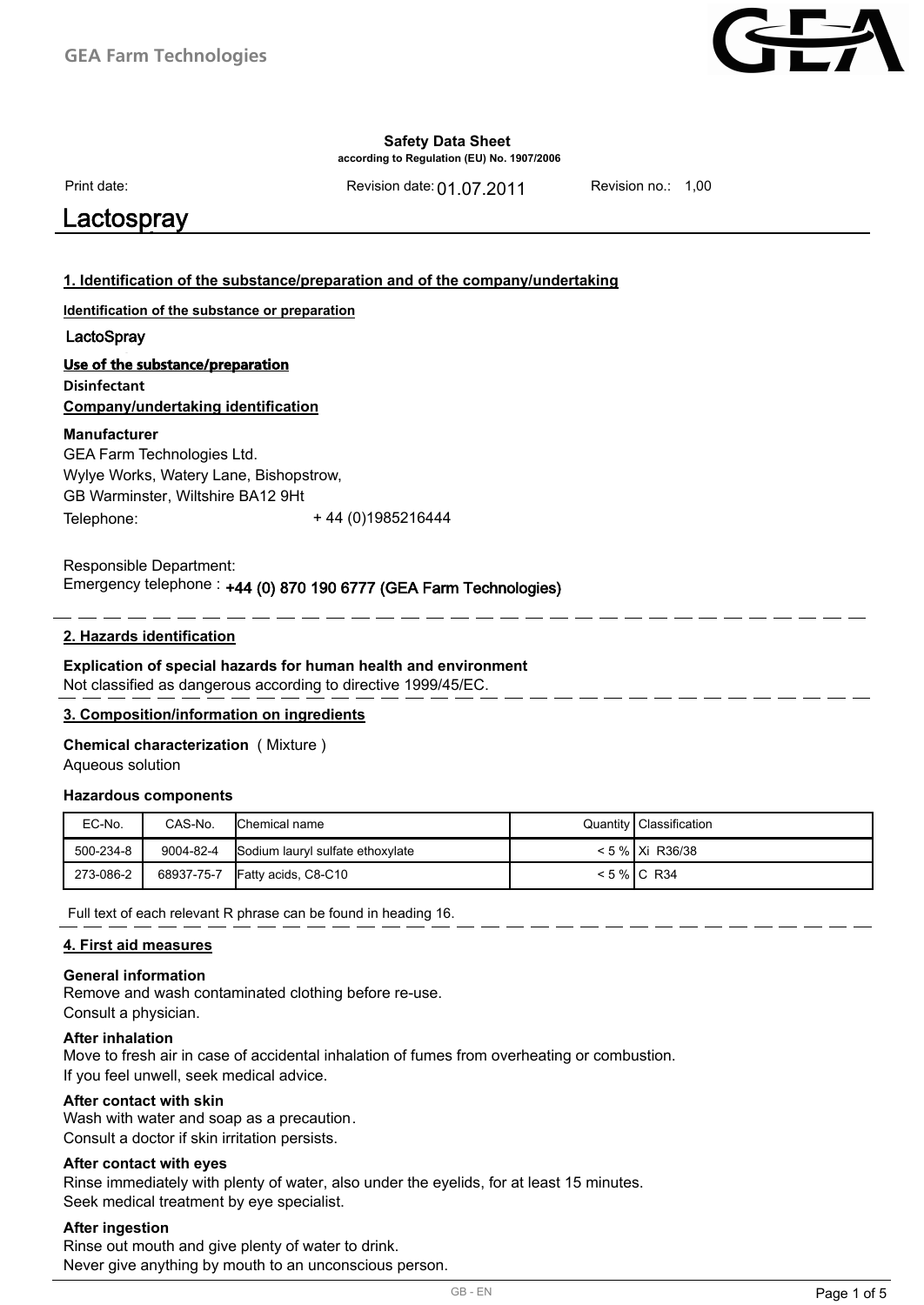

**according to Regulation (EU) No. 1907/2006**

Print date:

Revision date: 01.07.2011 Revision no.: 1,00

# **Salvo Diplomack Construction Construction Construction Construction Construction Construction Construction Const**

Consult a physician.

### **5. Fire-fighting measures**

### **Suitable extinguishing media**

Product does not burn, fire-extinguishing activities according to surrounding.

### Full water jet. **Extinguishing media which must not be used for safety reasons**

### **Special exposure hazards arising from substance or preparation itself, combustion products, resulting gases**

Fire may produce:

Irritant/corrosive, flammable as well as toxic distillation gases (carbonization gases).

### **Special protective equipment for fire-fighters**

Wear self-contained breathing apparatus and protective suit.

### **Additional information**

Cool containers at risk with water spray jet. Fire residues and contaminated firefighting water must be disposed of in accordance with the local regulations.

### **6. Accidental release measures**

### **Personal precautions**

Ensure adequate ventilation. Suppress gases/vapours/mists with water spray jet Use personal protective clothing. Avoid contact with skin, eyes and clothing.

### **Environmental precautions**

Do not discharge into the drains/surface waters/groundwater.

### **Methods for cleaning up/taking up**

Take up with absorbent material (e.g. kieselguhr). Shovel into suitable container for disposal.

### **7. Handling and storage**

### **Handling**

### **Advice on safe handling**

Keep container tightly closed. Keep a good ventilation and air-exhaust at the place of work. Avoid contact with skin, eyes and clothing.

### **Advice on protection against fire and explosion**

No special protective measures against fire required.

### **Storage**

### **Requirements for storage rooms and vessels**

Keep containers tightly closed in a dry, well-ventilated place.

### **Advice on storage compatibility**

Incompatible with bases.

## **Further information on storage conditions**

Keep away from food, drink and animal feeding stuffs.

### **8. Exposure controls/personal protection**

### **Exposure limit values**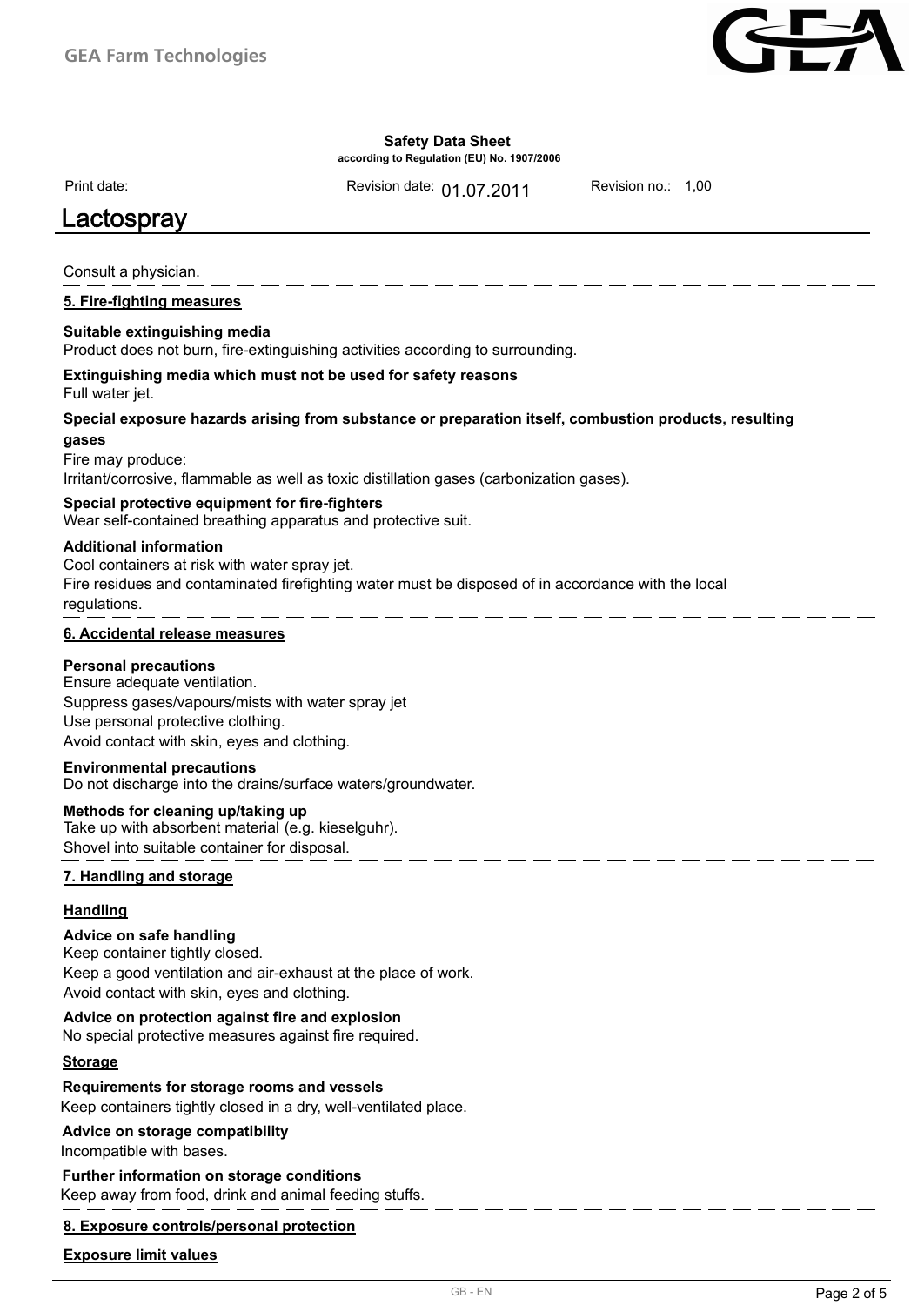

**according to Regulation (EU) No. 1907/2006**

Print date:

Revision date: **01.07.2011** Revision no.: 1,00

## Lactospray **Salvo Diploma 11194-11194-1111-1111-1111**

### **Exposure limits (EH40)**

| CAS-No.       | Chemical name  | ml/m <sup>3</sup> | mg/m <sup>3</sup> | F/ml | Category      | Origin |
|---------------|----------------|-------------------|-------------------|------|---------------|--------|
| $56 - 81 - 5$ | Glycerol, mist |                   | 10 <sub>l</sub>   |      | TWA (8 h)     | WEL    |
|               |                |                   |                   |      | STEL (15 min) | WEL    |



### **Occupational exposure controls**

Ensure adequate ventilation, especially in confined areas.

### **Protective and hygiene measures**

Wash hands before breaks and at the end of workday.

When using, do not eat, drink or smoke.

Avoid contact with skin, eyes and clothing.

Remove and wash contaminated clothing before re-use.

### **Respiratory protection**

No personal respiratory protective equipment normally required.

### **Hand protection**

Protective gloves resistant to chemicals made off natural-rubber latex, Minimum coat thickness 0.6 mm, Permeation resistance (wear duration) approx. 240 minutes, i.e. protective glove <Lapren 706> made by www.kcl.de.

This recommendation refers exclusively to the chemical compatibility and the lab test conforming to EN 374 carried out under lab conditions.

Requirements can vary as a function of the use. Therefore it is necessary to adhere additionally to the recommendations given by the manufacturer of protective gloves.

### **Eye protection**

Tightly fitting goggles. Eye wash bottle with pure water.

### **Skin protection**

Long sleeved clothing.

### **9. Physical and chemical properties**

### **General information**

| Physical state:<br>Colour:                             | Viscous liquid<br>Dark green |                                 |             |
|--------------------------------------------------------|------------------------------|---------------------------------|-------------|
| Odour:                                                 | <b>Odourless</b>             |                                 |             |
| Important health, safety and environmental information |                              |                                 |             |
|                                                        |                              |                                 | Test method |
| $pH-Value$ (at 20 °C):                                 |                              | $2.1 - 4.0$                     |             |
| Changes in the physical state                          |                              |                                 |             |
| Flash point:                                           |                              | n.a.                            |             |
| Lower explosion limits:                                |                              | n.a.                            |             |
| Upper explosion limits:                                |                              |                                 |             |
| Density (at $25^{\circ}$ C):                           |                              | 1,025 - 1,035 g/cm <sup>3</sup> |             |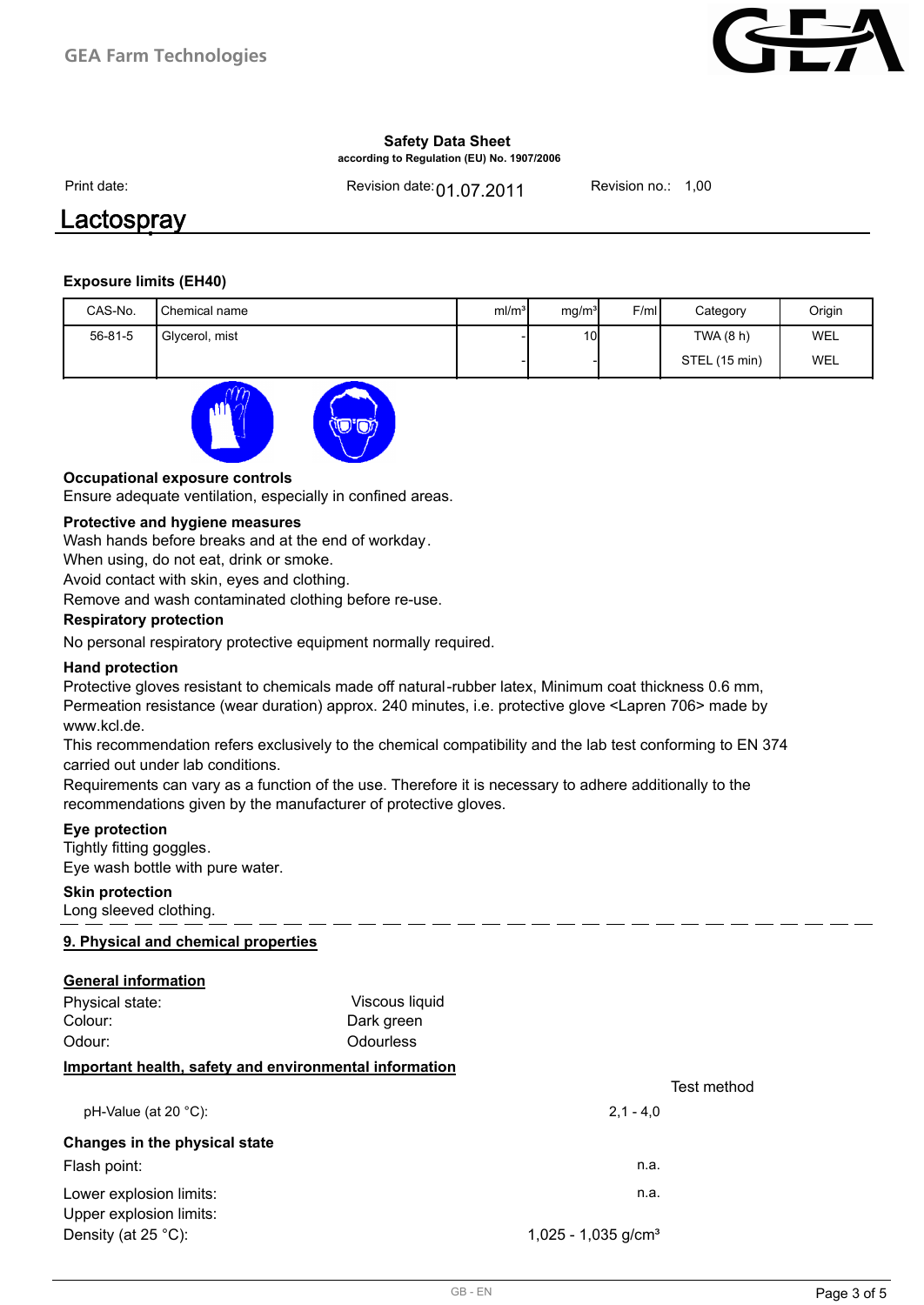

**according to Regulation (EU) No. 1907/2006**

Revision date: 01.07.2011 Revision no.: 1,00

Completely miscible

# **Lactospray and the set of the set of the set of the set of the set of the set of the set of the set of the set o**

Print date:

Water solubility: (at 20 °C)

### **Other information**

Ignition temperature: n.a.

### **10. Stability and reactivity**

### **Conditions to avoid**

To avoid thermal decomposition, do not overheat. Exothermic reaction with: Bases

#### Bases **Materials to avoid**

### Not known **Hazardous decomposition products**

**Additional information**

No decomposition if stored and applied as directed.

### **11. Toxicological information**

### **Empirical data on effects on humans**

Due to the low pH value the possibility of strong irritations in contact with skin, eyes or mucous membranes can not be excluded. Ingestion causes irritation of upper respiratory system and gastrointestinal disturbance.

If appropriately handled and if in accordance with the general hygienic rules, no damages to health have become known.

### **12. Ecological information**

### **Further information**

Do not flush into surface water or sanitary sewer system. Low hazard to waters.

### **13. Disposal considerations**

### **Advice on disposal**

Disposal in accordance with local regulations.

### **14. Transport information**

### **Other applicable information**

No hazardous material as defined by the transport regulations.

### **15. Regulatory information**

### **Labelling**

**Additional advice on labelling**

According to EC-regulations the product is to be labelled as follows:

### **Special labelling for certain preparations**

Safety data sheet available for professional user on request.

### **EU regulatory information**

1999/13/EC (VOC): 0 %

### **National regulatory information**

Water contaminating class (D): 1 - slightly water contaminating